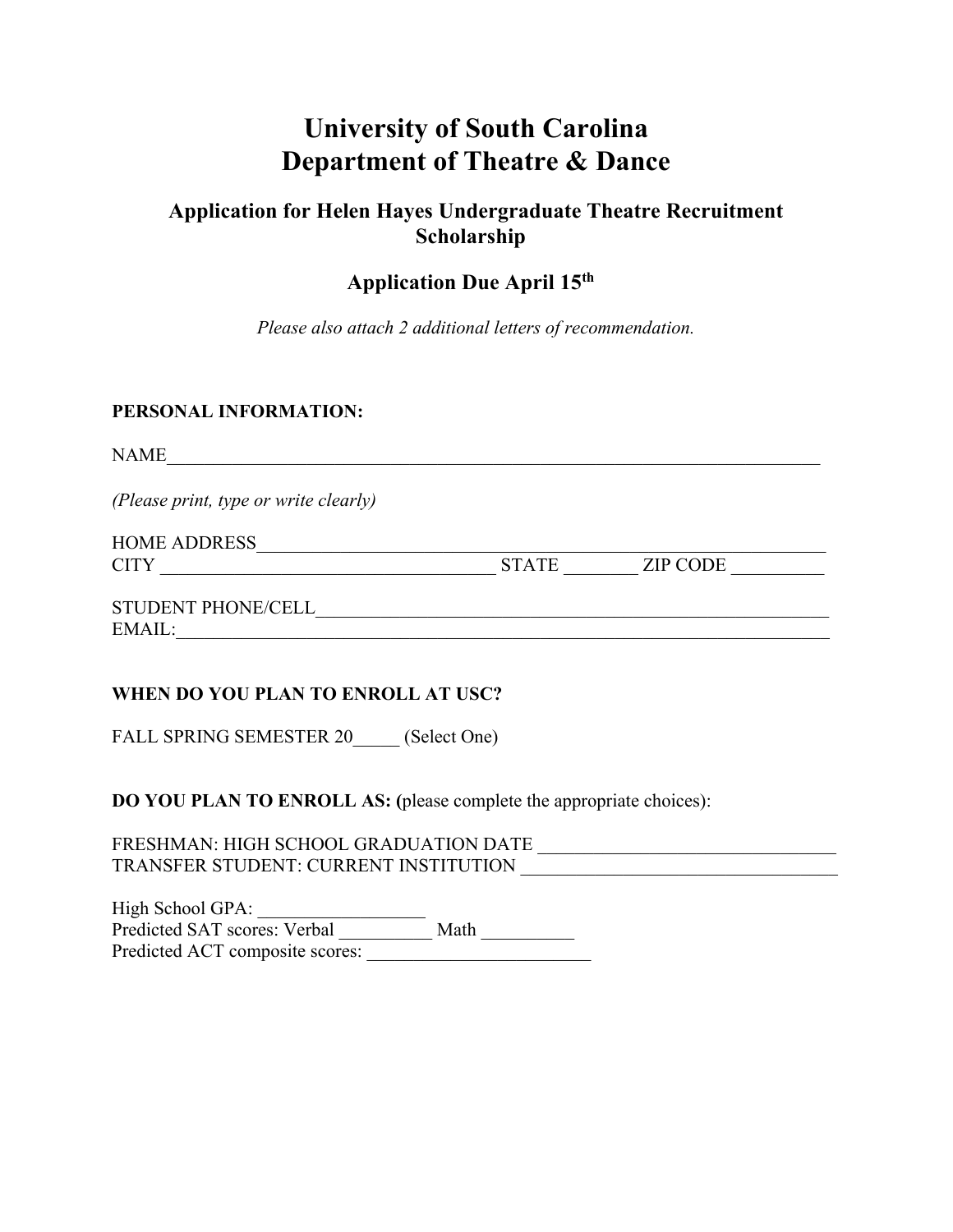**PLEASE DESCRIBE YOUR ENVIRONMENT IN THE FOLLOWING AREAS: EXTRA CURRICULAR INVOLVEMENT IN FINE OR PERFORMING ARTS IN HIGH SCHOOL, COMMUNITY AND/OR PROFESSIONAL VENUES AS WELL AS OTHER CONTRIBUTIONS, ACCOMPLISHMENTS AND COMMUNITY SERVICE, ETC.** 

#### **HOW DID YOU HEAR ABOUT OUR PROGRAM? WHAT ARE YOUR CURRENT AREAS OF INTEREST IN THEATRE?**

### **WHAT ATTRACTED YOU TO THE USC THEATRE PROGRAM**?

#### **WHAT ARE YOUR GOALS FOR YOUR TIME HERE?**

**DO YOU HAVE ADDITIONAL INTERESTS THAT YOU WISH TO INTEGRATE INTO YOUR EDUCATON?**